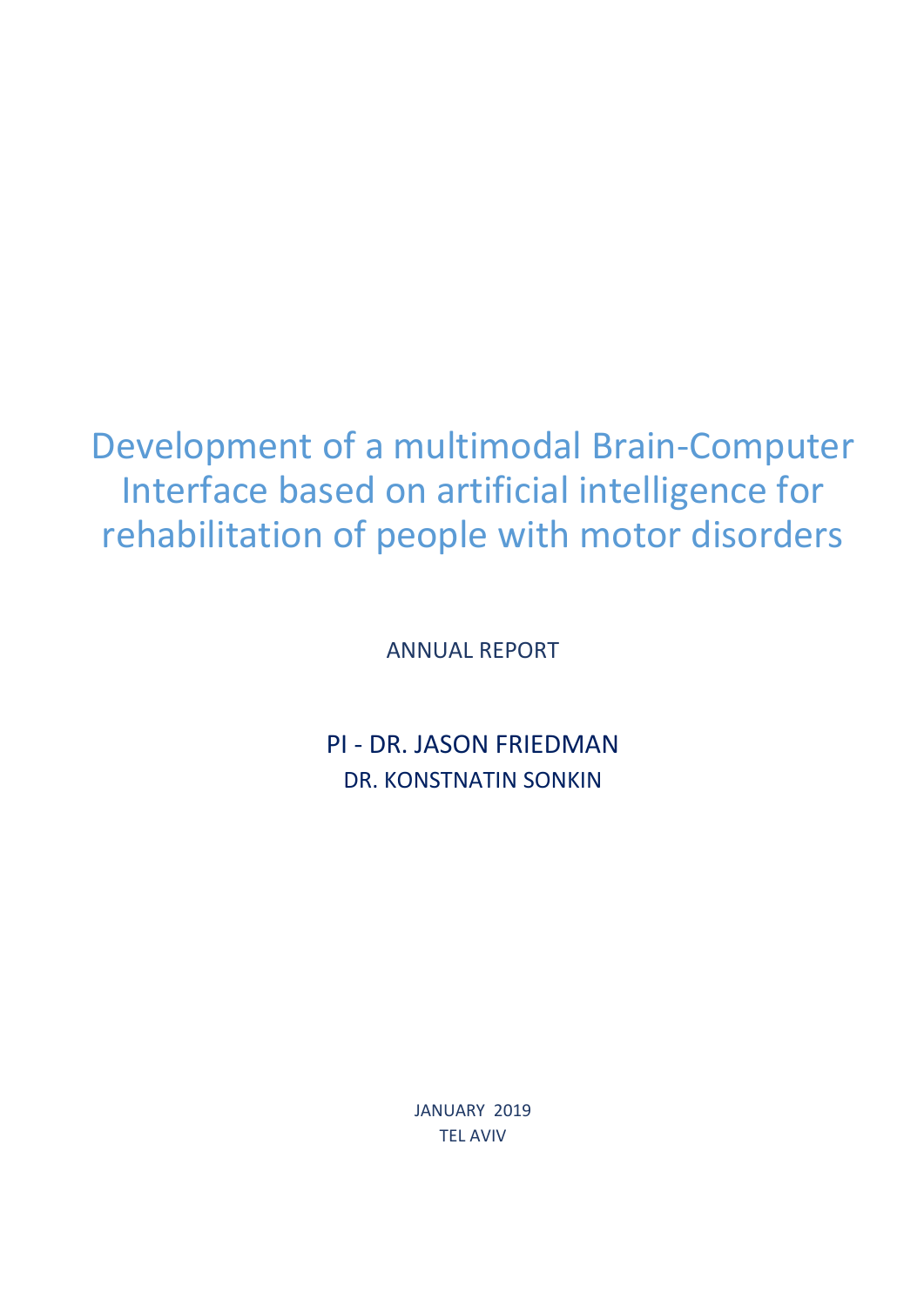## *Research and Development Progress*

The project aims to develop a multimodal brain-computer interface (BCI) for control of devices, which is based on a combination of brain signals and residual movement recordings. The system performs decoding of brain and body signals, measured by EEG, accelerometers and gyroscopes, by means of advanced artificial intelligence techniques. The technology aims to improve quality of life of millions of people with severe movement disorders by satisfying their needs to be independent and able to participate in modern life by means of a software-hardware system for touchless control of devices and neuro-rehabilitation.

The developed AI-based classification system performs a real time cycle of 1) multimodal parallel acquisition of EEG and IMU signals; 2) signal processing; 3) advanced feature extraction (including principal component analysis, kinematic landmarks analysis, spectrum analysis, wavelet transform and feature selection); 4) decoding of motor commands by means of classifiers based on machine learning; and 5) control of devices. A detailed block diagram of the developed system is shown in Appendix Fig. 1. Results of the preliminary study demonstrated required performance of the system for control of devices *in real time* based on decoding voluntary movements from a combination of residual movement recordings and motor imagery (registered in EEG).

Currently the following *results* have been achieved:

- prototype of multimodal BCI system based on a combination of EEG and movement data decoding in real time has been developed;
- invention Disclosure Form was submitted to Technology Transfer Office TAU (Ramot) and United States Provisional Patent Application No. 62/756,156 "Multi-modal braincomputer interface based system and method" has been filed in November 2018;
- the study design in healthy subjects was developed and application has been filed to the human ethics committee of Tel Aviv University in December 2018;
- a letter of intent to conduct pilot clinical trials has been received from the Division of Neurological Rehabilitation of the Chaim Sheba Medical Center, Tel Hashomer

Thus, all the planned tasks for the first year of the grant were implemented, which allowed us to reach the 1<sup>st</sup> year milestone – "Multimodal classification system based on AI for motor command decoding is developed and ready for testing on healthy subjects".

*Initial testing of the system.* A prototype of multimodal real-time BCI prototype combining brain and body signal analysis has been developed. Decoded motor commands in real time are applied to control assistive devices and specialized applications. The basic principle of the multimodal system is to use mutual validation of motor command decoding obtained from both IMU and EEG pattern recognition. If one classifier recognizes the pattern corresponding to a motor command, the other classifier has to validate it, with minimal time delays. Within the scope of the project special neurofeedback applications in game form were developed and paired with the prototype (see Appendix Fig. 2).

EEG – recording, feature extraction, selection and classification. Using EEG, the initiation of any voluntary muscle movement is seen in unique electric patterns on the scalp. Similar patterns may also appear when a muscle contraction does not occur (e.g., imagined movements, including in the case of paralysis or amputation). Hence, we focused on developing a comprehensive system to record and quickly analyze EEG data from subjects. This online (real-time) analysis allows us to create a prediction of the intended movement, based solely on EEG data. EEG is recorded during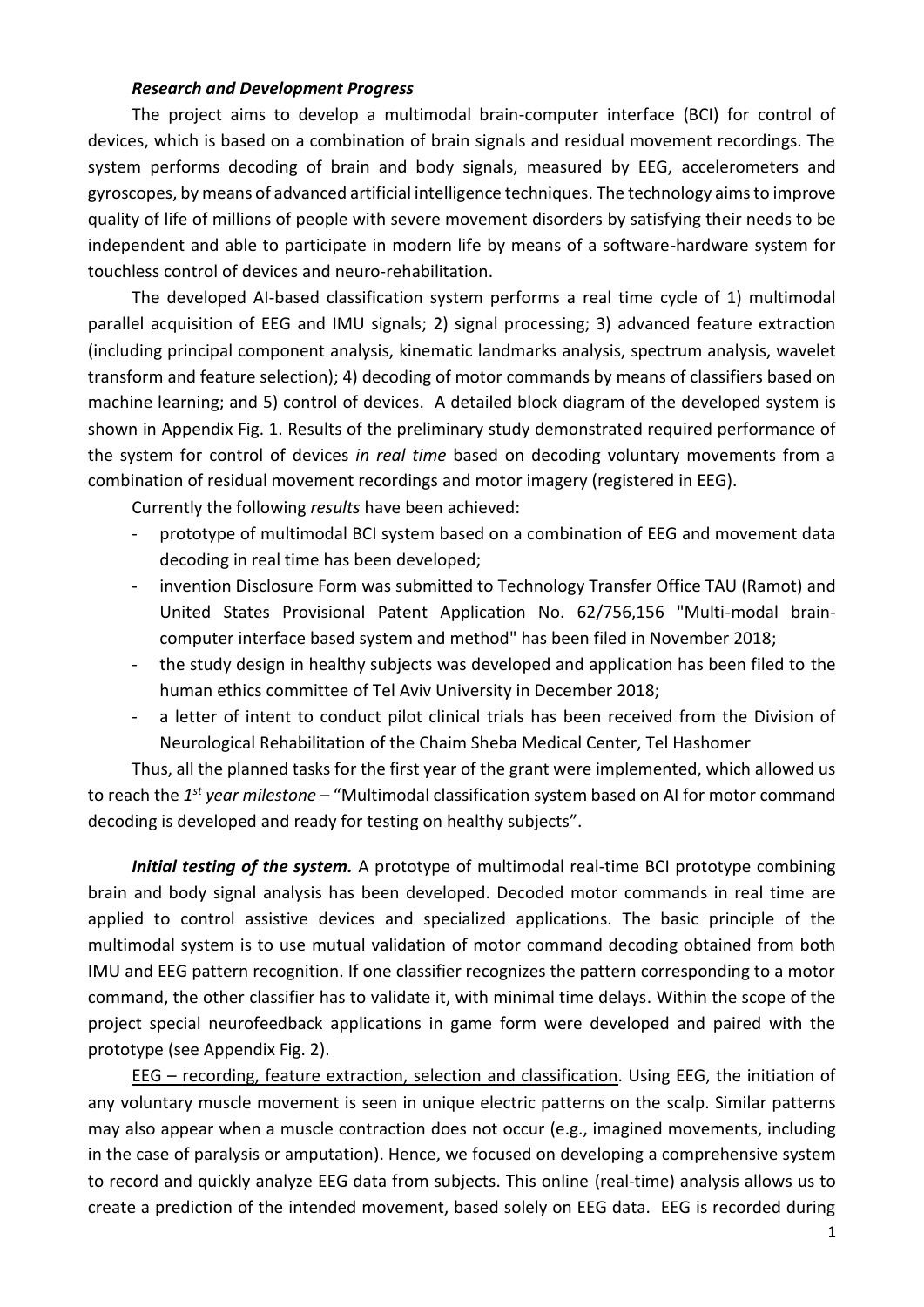the training protocol, where subjects move (or imagine movement) at cue. Raw EEG data is transformed into the power-frequency domain. Then, frequency features are selected using statistical methods and are used to train an SVM classifier. Once a classifier is trained, new EEG segments can be classified by it in real-time. By experimenting with many parameters, at this point, we were able to increase accuracy of classification to more than 80% in some cases. For example, by selecting features individually, based on a subject's EEG recordings - the achieved classification accuracy was higher compared with using a set of features that are selected for a different subject or a general set of features.

Movement data - recording, analysis and classification*.* For signal acquisition two wireless Inertial Measurement Units (IMU) were placed on two shoulders inside special bracelets. 4 types of shoulder movements and rest were recorded. Filtering, time-series analysis and principal component analysis were performed on the 14-dimensional data to decrease its dimensionality to two dimensions. Descriptive features, such as kinematic landmarks, velocity peaks, were extracted from the first principal component for each IMU. A classifier based on machine learning was trained and tested for each subject (5-fold cross-validation was performed). 10 subjects participated in two types of experiments: in "Lab Conditions" experiment the patient trained the system and immediately tested it. In "Day to Day Usage" experiment a previously trained classification model was tested. In the "Lab Conditions" experiment the mean classification accuracy was on average 98±2%, whereas in "Day to Day Usage" the mean accuracy was on average 89±13%. Preliminary results indicate that the system learns to decode a subject specific movement profile accurately in real time. The position of the sensors affects the accuracy significantly, however usability of the system will be secured even without retraining of the classifier in day to day usage.

## *Continuation of R&D towards technology commercialization*

The next stage of the project aims at bringing the technology to the market of rehabilitation devices. Market research has been done in order to specify and verify the need and future positioning. The postdoc in charge of the project in the lab was invited to join the Global MBA program of Tel Aviv University in order to elaborate go-to-market strategy and business models using MBA interns under the supervision of faculty professors. During the 2nd year of the project, a full business plan will be built.

Further development will include:

- minimal viable product development,
- testing of the system in real time conditions on campus,
- modification to target rehabilitation purposes,
- obtaining Helsinki committee approval and pilot testing on patients with motor disorders.

These steps will allow to develop a valuable Intellectual Property (IP) with high applicative potential in 2 main segments:

1. **B2C:** Touchless control of devices such as laptops and smartphones in special accessibility mode for communication and independent control of applications using imaginary and actual residual movements available for a user. Automatic adaptation is provided for users with different motor capabilities - from light impairment of fine motor skills (caused by stroke, traumatic brain injury (TBI), etc.) to severe disabilities and even paralysis (e.g. caused by spinal cord injury (SCI)).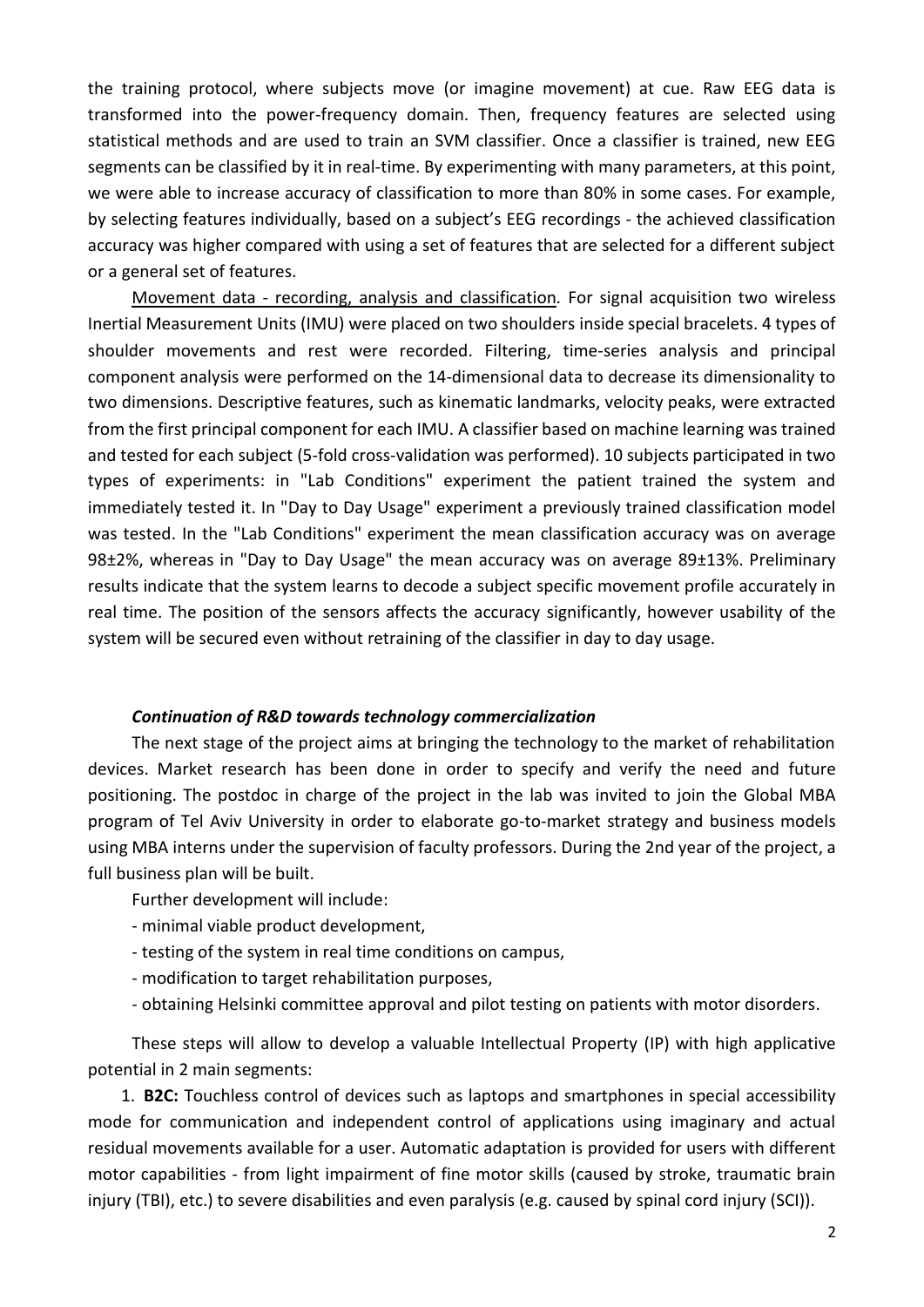2. **B2B:** Rehabilitation of impaired motor function, based on feedback from the combination of relevant brain signals and residual movements. By relying on brain plasticity, multimodal BCI helps train persisting cortical connections to execute motor output of the motor-impaired limb (e.g., hand). In general, BCI has implications for the potential of recovery while it can be considered as an assistive solution to traditional physiotherapeutic approaches. Several clinical studies showed evidence for the feasibility and positive effect of BCI-based neurofeedback systems for motor poststroke recovery (Arvaneh et al., 2016; Lazarou et al., 2018).

In addition to the R&D process and clinical trial, a special analysis should be done in the field of regulation and reimbursement policy in the US and the EU markets, which together allocate more than 70% of the global neuro-rehabilitation market. This study aims to define a value proposition and market fit for optimal market penetration.

Thus, the second year of the project will develop a minimal viable product based on the developed technology, will test the technology in a target population of users, and will elaborate a market penetration strategy in order to improve the efficiency of rehabilitation for patients with motor disorders. We have started discussions with the Life Sciences business development manager at Ramot in order to determine the best way to commercialize our technology, and we look forward to discussing these options with representatives from the Zimin Institute.